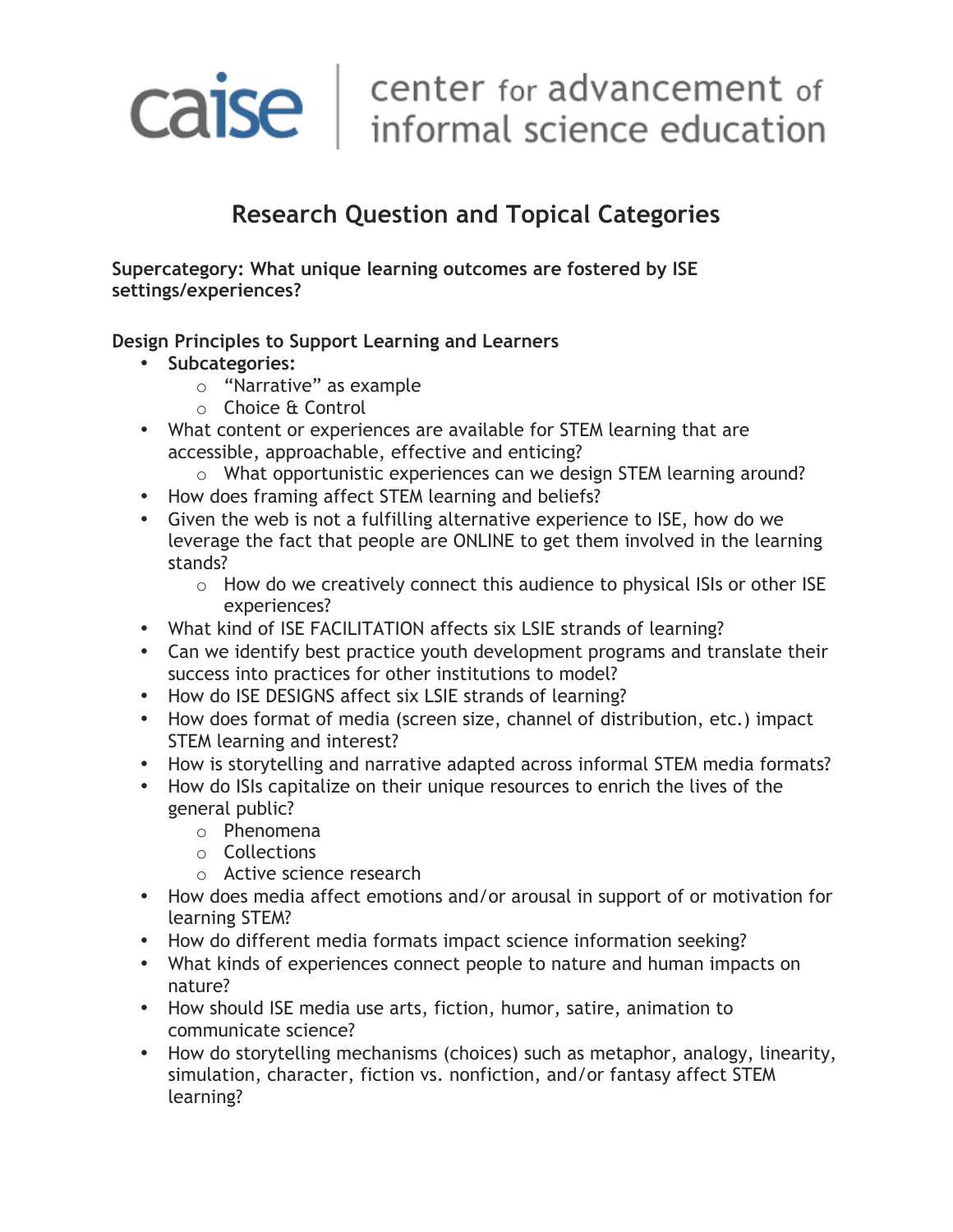## center for advancement of caise informal science education

- What models of online experiences are most effective:
	- o For bringing in new audiences?
	- o For engagement with audiences?
	- o For generating new kinds of connections to the ISI/experience?
- How does the physical learning environment influence the quality of informal STEM learning experiences?
- Authentic contexts, and (objects, settings, people) practices
- How does ISE media foster awareness, interest, and understanding in STEM?

Ecology and Change Over Time (of Learning)

- What are the values and programmatic priorities of stakeholders (providers/practitioners, funders, parents, students, etc.) in a region's educational ecology? How do the competency values and priorities influence interactions across stakeholders?
	- o Design question: Hoe can true observations be used to effectively design access points that enact broader principles on multiple levels of engagement?
- How have research studies on the relationship between social and cultural capital, socioeconomic status, and educational attainment informed the design of access points to a region's educational ecology?
- How does STEM media spread and circulate?
- How does STEM learning develop over time, place, and content? What is the unique or common or important contributions disproportionality provided by ISE?
- How do different STEM experiences impact transfer of learning to different settings (both near and far transfer)
- What is the role of context (location) in STEM learning and perceptions of STEM?
- What are the long-term impacts of ISE experiences?
	- o Initial impacts lead to subsequent learning in new contexts
	- o Impacts on STEM-related identities
	- o Enculturating children

#### **Interest, Motivation, and Curiosity**

- How does media inspire, motivate, raise curiosity in STEM content/activities?
- How do informal science experiences activate learners to seek out more science learning experiences?
	- o Inclusive of self-directed experiences (like bird watching)
- How do we effectively measure behavioral change as informal science learning outcomes?
- How does media impact science process learning?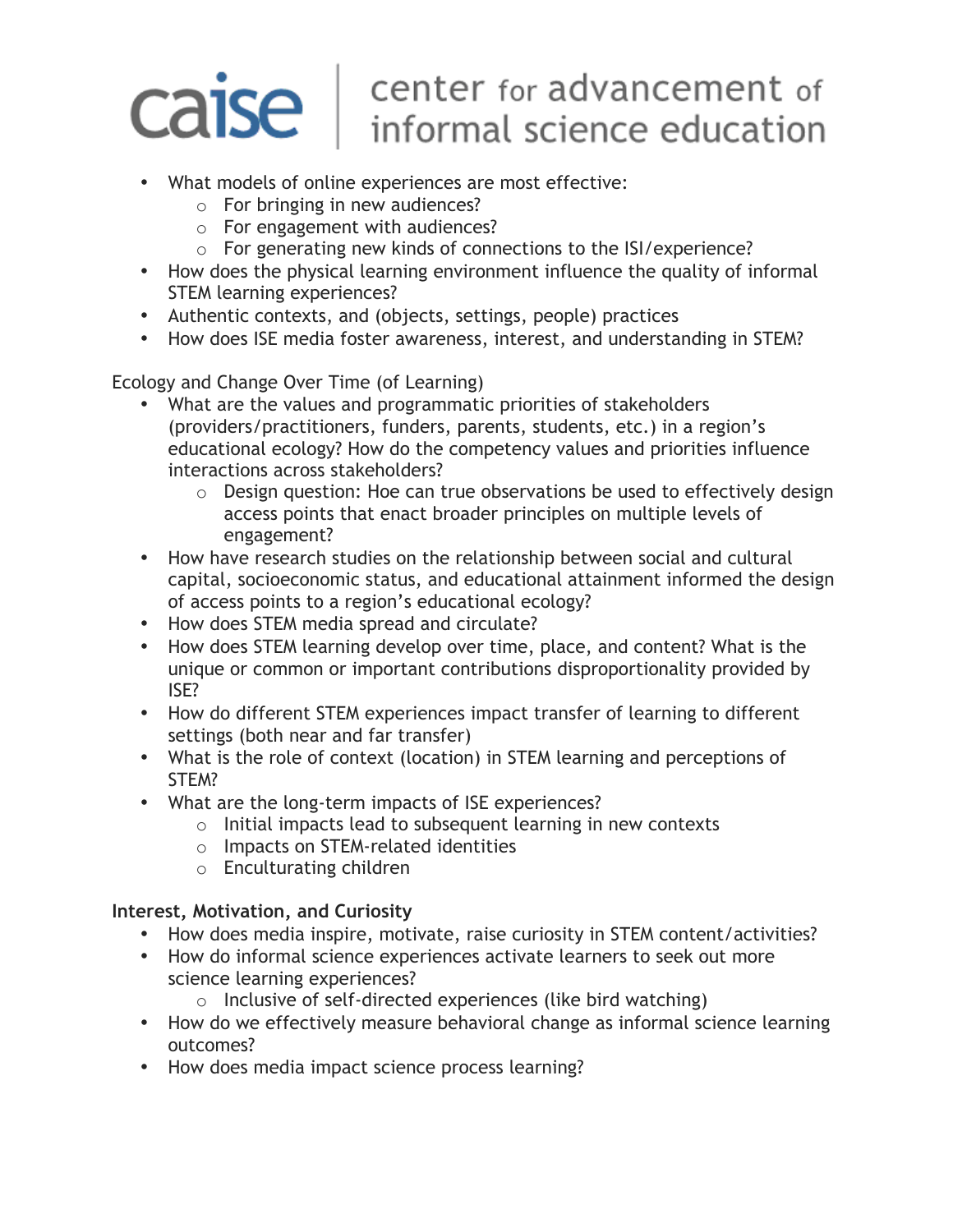# Caise | center for advancement of<br>informal science education

#### **Identity**

- How do people interpret STEM media through their core values?
- What kinds of working or volunteering experiences in museums or science centers correlate with young peoples' ability use evidence on scientific processes to make decisions on choice and/or solve problems in their lives?
- How does media support or hinder science/STEM identity?
	- o Via role models
	- o Influencing career awareness
	- o Influence confidence/self-efficacy
- What kinds of working or volunteering in science centers or museums correlate wit young peoples' ability to see themselves as people who can understand the natural or technological worlds?
- What are the differences in scientific discourse and identity display online and "IRI?"
	- o Do place-based motivations map to online ISE spaces?
- How does participation in a citizen science project enhance participants' identity as someone who understands and uses STEM (LSIE strand 6)

#### **Understanding Learners and Learning**

- **Subcategories:**
	- o Underserved and uninitiated
	- o School audiences
- How do families support their own STEM learning or discourage such learning? What needs to be designed in order to better support family STEM learning?
- What do we know about under-researched or audiences in general…
	- o i.e. not school audiences
	- o young children
	- o older adults
	- $\circ$  K-12
	- o 16+
	- o adults
	- o systems
- How does ISE learning work for audiences that are NOT school children?
	- o Undergrads
	- o Adults
	- o Older adults
	- o Young children
	- o Systems
	- o Social groups
	- o Etc.
- How does ISE media support community SETM learning?
- How does media effectively reach diverse and underserved audiences?
- How does diverse distribution of science media impact audience research?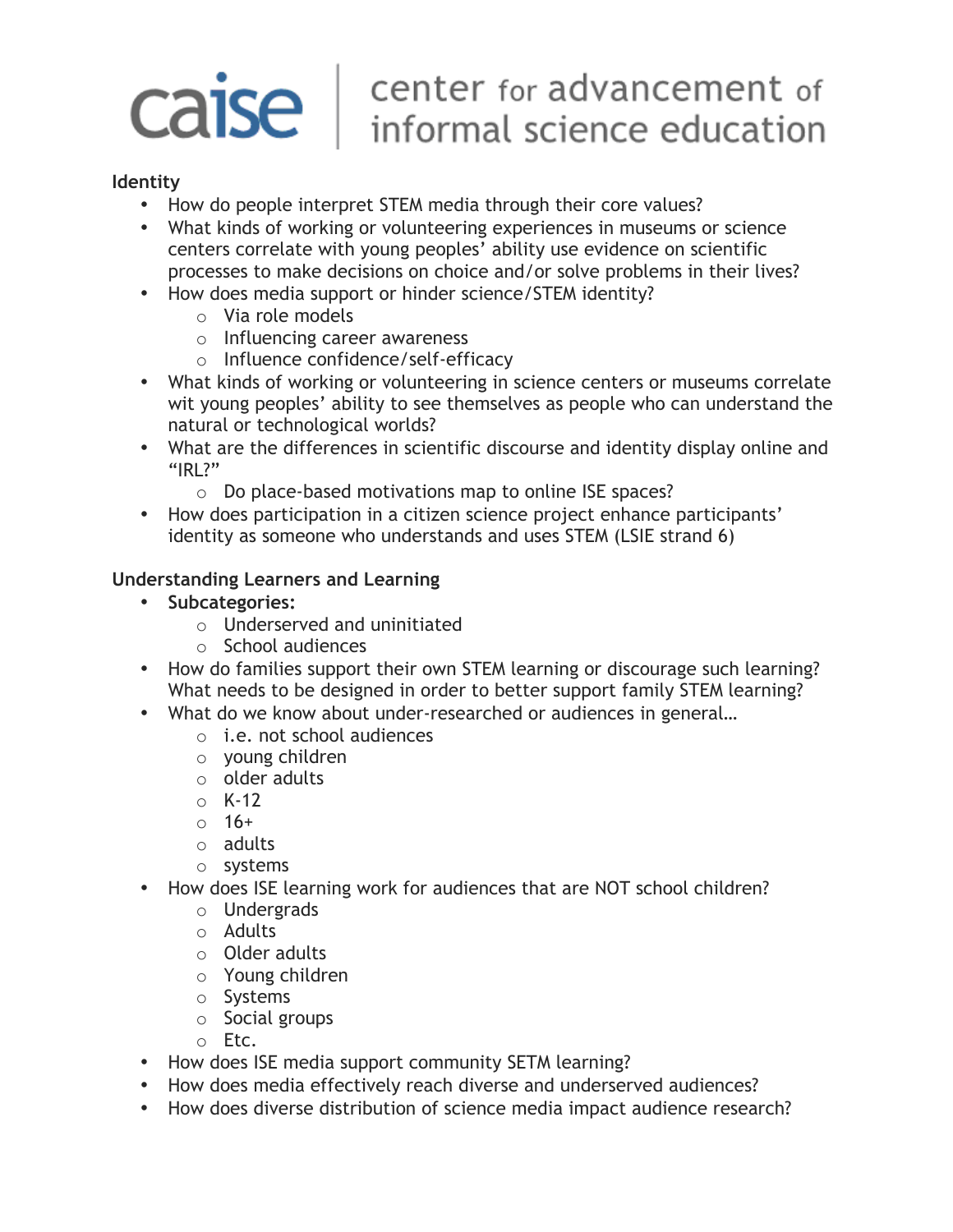## center for advancement of caise informal science education

- How do ISE media experiences provide critical access/pathways/gateways to STEM equity?
- How can ISE experiences and FORMAL EDUCATION experiences be DESIGNED to be mutually supportive?
- What pieces of a comprehensive STEM education are not prescribed by the Next Generation Science Standards?

Methods, Instruments, and Assessments

- What methods/measures validly and reliably measure valued ISE outcomes? o What are some exemplary models?
- How do we rigorously and validly assess interest, motivation, emotion, identity, values, clarification, etc. as immediate, long-term, outcomes both as dependent and independent variables (non-disruptive settings appropriate)

### **Capacity Building**

- What would PD need to look like in order to increase capacity for the field in research and practice
	- o In service
	- o Pre-service
	- o Levers for compliance
	- o Others, etc. etc. etc.
- How is the practice of STEM-based professionals affected/influenced by engaging publics in citizen science projects related to their research?
- What is important about the role of mentors in engaging youth in out of school time (OST) programs, experiencing excitement and/or interest in STEM?
- What are effective professional development strategies for ISE staff?
	- o For practitioners?
	- o For researchers?
	- o For facilitators?
	- o For designers?
- What do we already know about STEM learning and is there an accessible way to disseminate a digestible version of this information for practitioner use?
- What collaborative processes have effectively linked researchers and practitioners in achieving a joint goal(s) in the past? Are these processes different across disciplines (e.g. education vs. science)
- How do partnerships impact media construction and dissemination?
- How can ISE generate scientific knowledge for scientists?

### **21st Century Civics/Citizens/Residents**

- **Subcategory:**
	- o Societal issues and relevance
- How does science media promote science literacy?